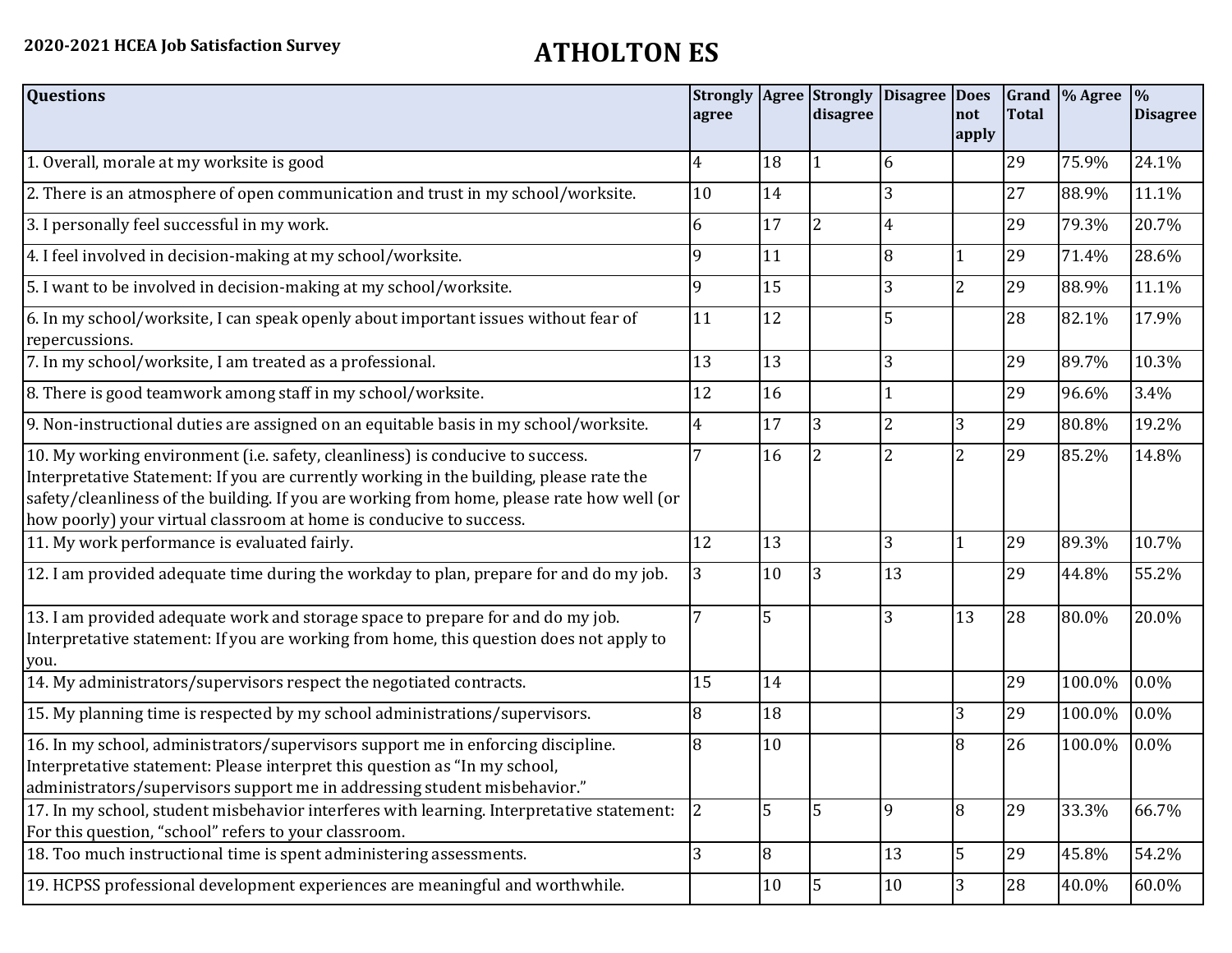| 20. Increased workload has contributed to a decline in my morale.                                                                                          |                | 17              | 11             | 3              | 1              | 29 | 85.7%   | 14.3%  |
|------------------------------------------------------------------------------------------------------------------------------------------------------------|----------------|-----------------|----------------|----------------|----------------|----|---------|--------|
| 21. I am paid fairly.                                                                                                                                      |                | 11              | l5             | 12             |                | 28 | 39.3%   | 60.7%  |
| 22. I have confidence in the leadership exhibited by the HCPSS Superintendent.                                                                             | 3              | 14              | 4              | 7              |                | 28 | 60.7%   | 39.3%  |
| 23. I have confidence in the leadership exhibited by the Howard County Board of<br>Education.                                                              |                | 16              | 5              |                |                | 29 | 58.6%   | 41.4%  |
| 24. I have confidence in the leadership exhibited by the Howard County Education<br>Association (HCEA).                                                    | 13             | 13              |                | $\overline{2}$ |                | 29 | 92.9%   | 7.1%   |
| 25. I feel that HCPSS offers me the possibility of advancing professionally in the field of<br>education.                                                  | $\overline{2}$ | 18              | $\overline{2}$ | 4              | 3              | 29 | 76.9%   | 23.1%  |
| 26. In my position, I receive appropriate and adequate support and training.                                                                               | 4              | 17              | 1              |                |                | 29 | 72.4%   | 27.6%  |
| 27. During this current school year, I have experienced harassing behavior from<br>colleagues.                                                             |                |                 | 22             | 6              | 1              | 29 | $0.0\%$ | 100.0% |
| 28. During this current school year, I have experienced harassing behavior from<br>administrators/supervisors.                                             |                |                 | 20             | 9              |                | 29 | 0.0%    | 100.0% |
| 29. During this current school year, I have experienced harassing behavior from parents.                                                                   |                | $\overline{4}$  | 13             | 11             | $\mathbf{1}$   | 29 | 14.3%   | 85.7%  |
| 30. At my school I spend most of my PIP time on non-instructional activities.                                                                              |                | $\overline{3}$  | $\overline{4}$ | 12             | 8              | 28 | 20.0%   | 80.0%  |
| 31. At my school our administrator includes time during PIP for teacher-initiated<br>collaboration.                                                        |                | 18              |                |                | 8              | 29 | 95.2%   | 4.8%   |
| 32. In my school, I spend too much time in meetings.                                                                                                       |                | 13              | $\mathbf{1}$   | 13             |                | 28 | 50.0%   | 50.0%  |
| 33. In my school, there is adequate support for special education students.                                                                                | 3              | 9               | $\overline{2}$ | 12             | 3              | 29 | 46.2%   | 53.8%  |
| 34. My administrator/supervisor provides people working from home with flexibility in<br>their workday.                                                    | 13             | 16              |                |                |                | 29 | 100.0%  | 0.0%   |
| 35. My administrator/supervisor has reasonable expectations of workload for staff while<br>in virtual learning.                                            | 13             | 13              |                | 3              |                | 29 | 89.7%   | 10.3%  |
| 36. Students have adequate technology and tools (hardware/software/connectivity) to<br>participate in virtual learning.                                    | 5              | 20              |                | $\overline{2}$ | $\mathbf{1}$   | 29 | 89.3%   | 10.7%  |
| 37. Staff have adequate technology hardware (e.g. computers, document cameras, other<br>technology hardware) to meet the requirements of virtual learning. | 6              | 14              |                | 6              | $\overline{2}$ | 29 | 74.1%   | 25.9%  |
| 38. HCPSS has provided the software I need to do my job and collaborate with colleagues. 6                                                                 |                | 19              |                | 3              | 1              | 29 | 89.3%   | 10.7%  |
| 39. The software and online services provided by HCPSS to do my job are difficult and/or<br>time-consuming to use.                                         | 1              | $\overline{17}$ | $ 3\rangle$    | 8              |                | 29 | 62.1%   | 37.9%  |
| 40. In my class, I feel that students are engaged in virtual learning                                                                                      | 6              | 15              |                | 4              | $\overline{4}$ | 29 | 84.0%   | 16.0%  |